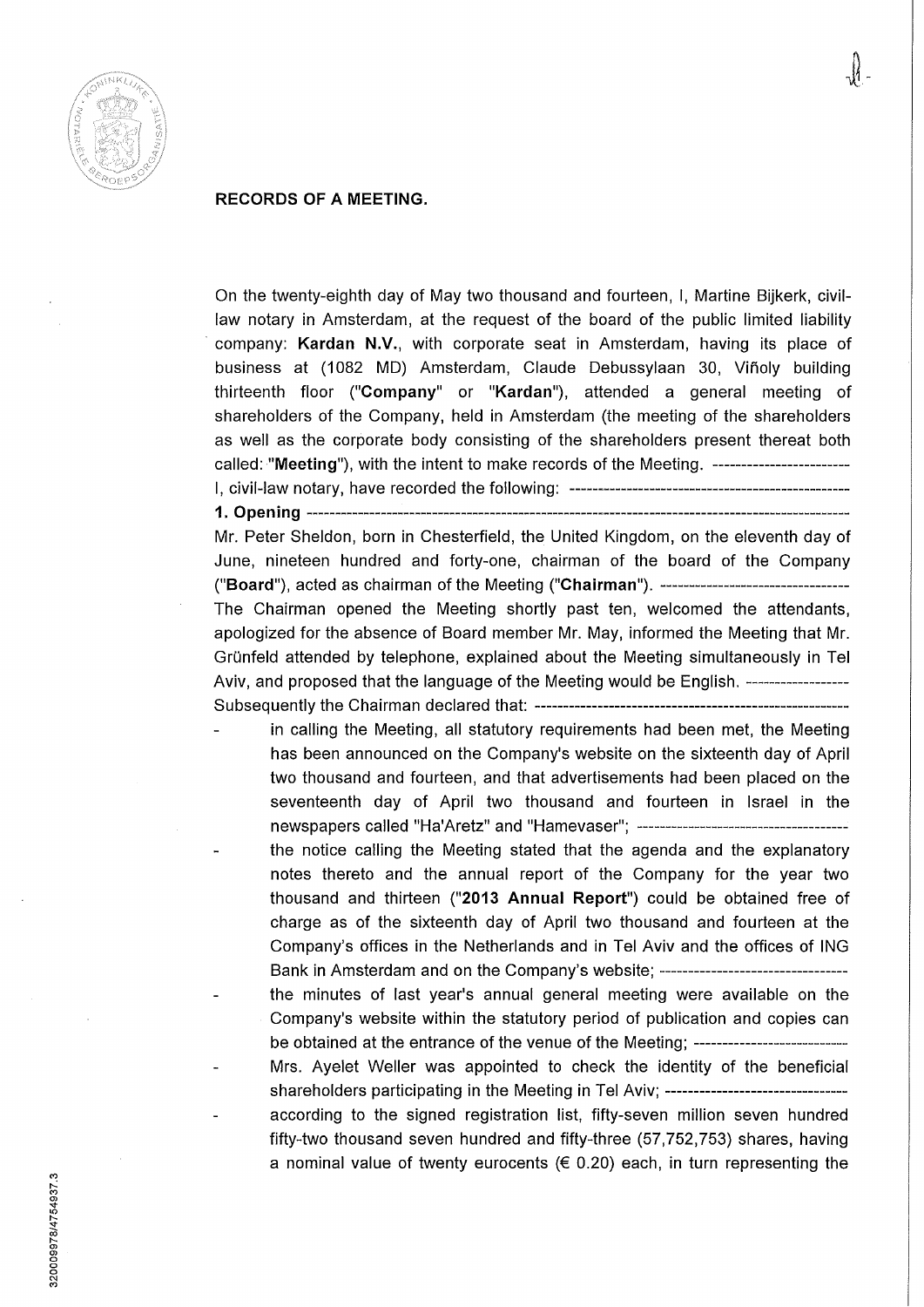

same number of votes, were represented at the Meeting, representing approximately fifty-one and six/tenth percent (51.6%) of the issued and outstanding share capital ofthe Company;

the Company's external auditor, Mr. De Pater of Ernst & Young, was present at the Meeting.

After making some further practical announcements, the Chairman continued with the following item on the agenda.

**2. Presentation by the CEO on the Company's group activities for the financiai year two thousand and thirteen and discussion of the report of the Board on the financiai year two thousand and thirteen.** 

With respect to the Company's group activities for the financial year two thousand and thirteen the Chairman gave the floor to the Company's chief executive officer, Mr. Shouky Oren.

Mr. Oren presented a power point presentation with the highlights of the Kardan group of companies in two thousand and thirteen, the financial and operational highlights, several major assets and projects of Kardan Land China, Tahal Group, and the Kardan Financial Services activities, and finished his presentation with a brief outlook for two thousand fourteen. After Mr. Oren finished his presentation, the Chairman invited the attendants at the

Meeting to raise questions relating to the presentation by Mr. Oren. -------------------------Mr. Stevense {Stichting rechtsbescherming beleggers) raised questions on, inter alia:

the risk, if any, in relation of the sale of the property in Dalian, China, that the sale agreement would not be signed, and how that would affect Kardan's financial position.

Mr. Oren informed the Meeting that he expected that the final sale agreement would be signed within a few days after the Meeting.

the intended sale by Kardan of Avis Ukraine to a related party, which sale Avis Europe has not endorsed as yet.

Mr. Oren explained that the sale of Avis Ukraine is not critical for Kardan as it is a small size company, and that he believed that Kardan still has good chances to sell the shares in Avis Ukraine. lf and when the sale of the shares in Avis Ukraine would occur to Avis Israel, it would qualify as a related party transaction and consequently a shareholders' meeting will be convened and the shareholders will be requested to grant approval as required under the Articles of Association ofthe Company. the consequences for the Company of its downgrade to ilB/negative by

Standard & Poor's/Maalot.

Mr. Oren explained that he was not aware of any new information on the rating of the Company. As the Company had not agreed on any covenants related to its rating, the downgrade did not have any direct negative effect. —

Mr. Heinemann mentioned that, in his opinion, the business of Kardan is too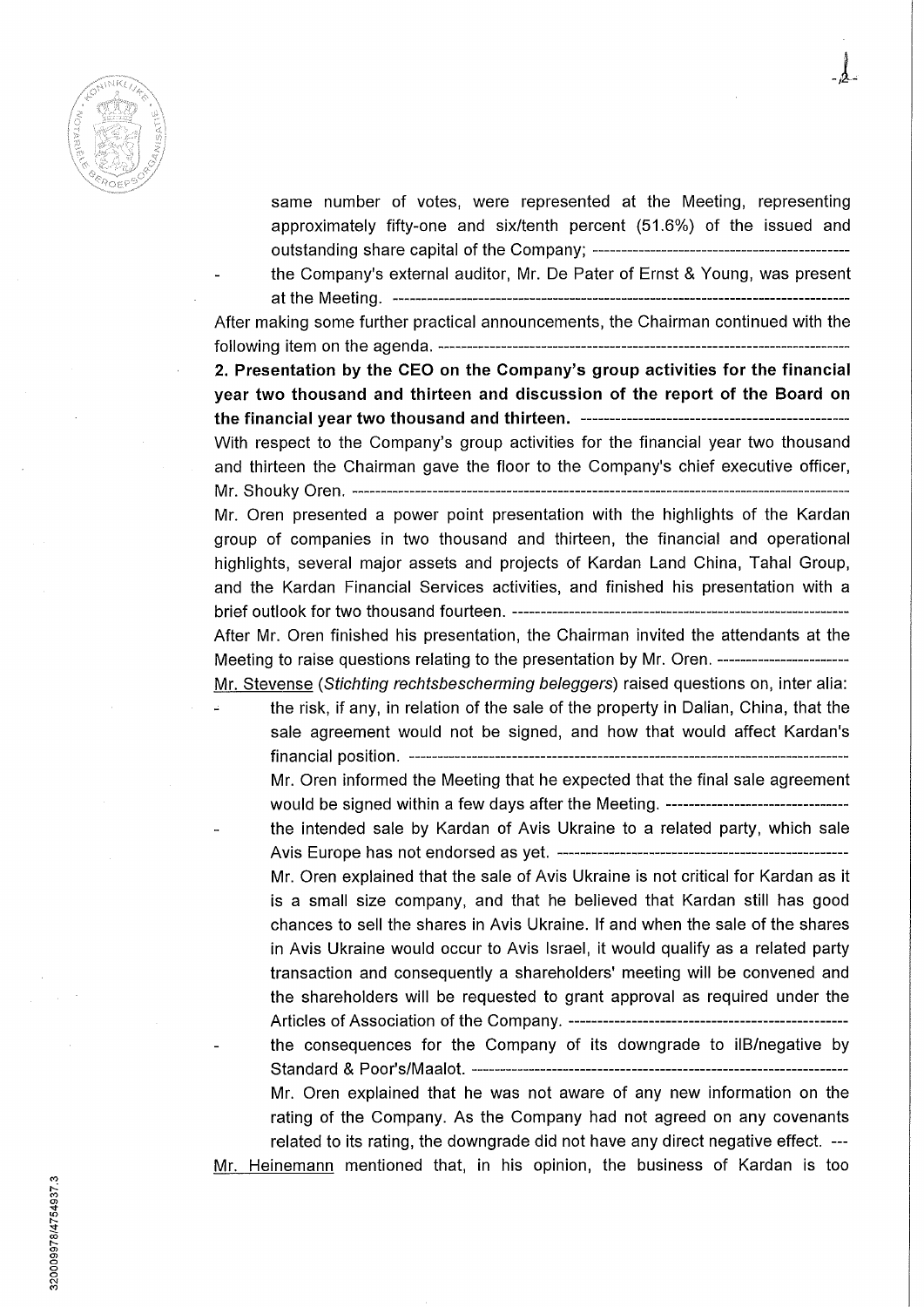

diversified and suggested to bring on more focus. Mr. Oren explained that the Company had done and still is doing exactly that what was being suggested by Mr. Heinemann, by resolving to divest its real estate (except in China) and selling GTC S.A. Once the results of the financial services activities have improved even more, these may in due time be sold as well, depending on the developments. **3. Remuneration Report**  No questions were raised on the remuneration report. **4. Adoption of the annuai accounts for the financiai year two thousand and thirteen (the "2013 Annuai Accounts")**  There being no questions, the proposai to adopt the 2013 Annual Accounts was adopted. **5. Dividend policy**  The Chairman informed the Meeting that, taking into account the negative results for the past financial year and the commitments of the Company towards its debenture holders, the Board has decided not to propose to make any distributions to the shareholders of the Company. No questions were raised. **6. Corporate Governance**  The Chairman informed the Meeting that in two thousand and thirteen no major changes were made to the Company's governance framework. He invited the attendees to discuss the governance structure and implementation of the Dutch Corporate Governance Code as set out in the relevant chapter of the 2013 Annual Report. No questions were raised. - **7. Appointment of the external auditor**  The Chairman informed the Meeting that the Board proposed to reappoint Ernst & Young as the Company's external auditors for the financial year two thousand and fourteen. The proposal to reappoint Ernst & Young as the external auditors was adopted. -------**8. Discharge from iiabiiity**  The Chairman referred to the notes to the agenda for an explanation of the nature of the Dutch concept of discharge. There being no questions the proposai to grant discharge of the members of the Board in respect of their duties for the financial year two thousand and thirteen was adopted. **9. CEO Bonus**  The Chairman referred to the notes to the agenda and explained that it was proposed that Mr. Oren be granted a bonus of seven hundred and twenty-five thousand euro following the end of the financial year two thousand and fourteen, dependent on the

Company having raised sufficiënt cash to redeem the debentures due for repayment in February two thousand and fifteen, plus the repayment of a bank loan of twenty-

320009978/4754937.3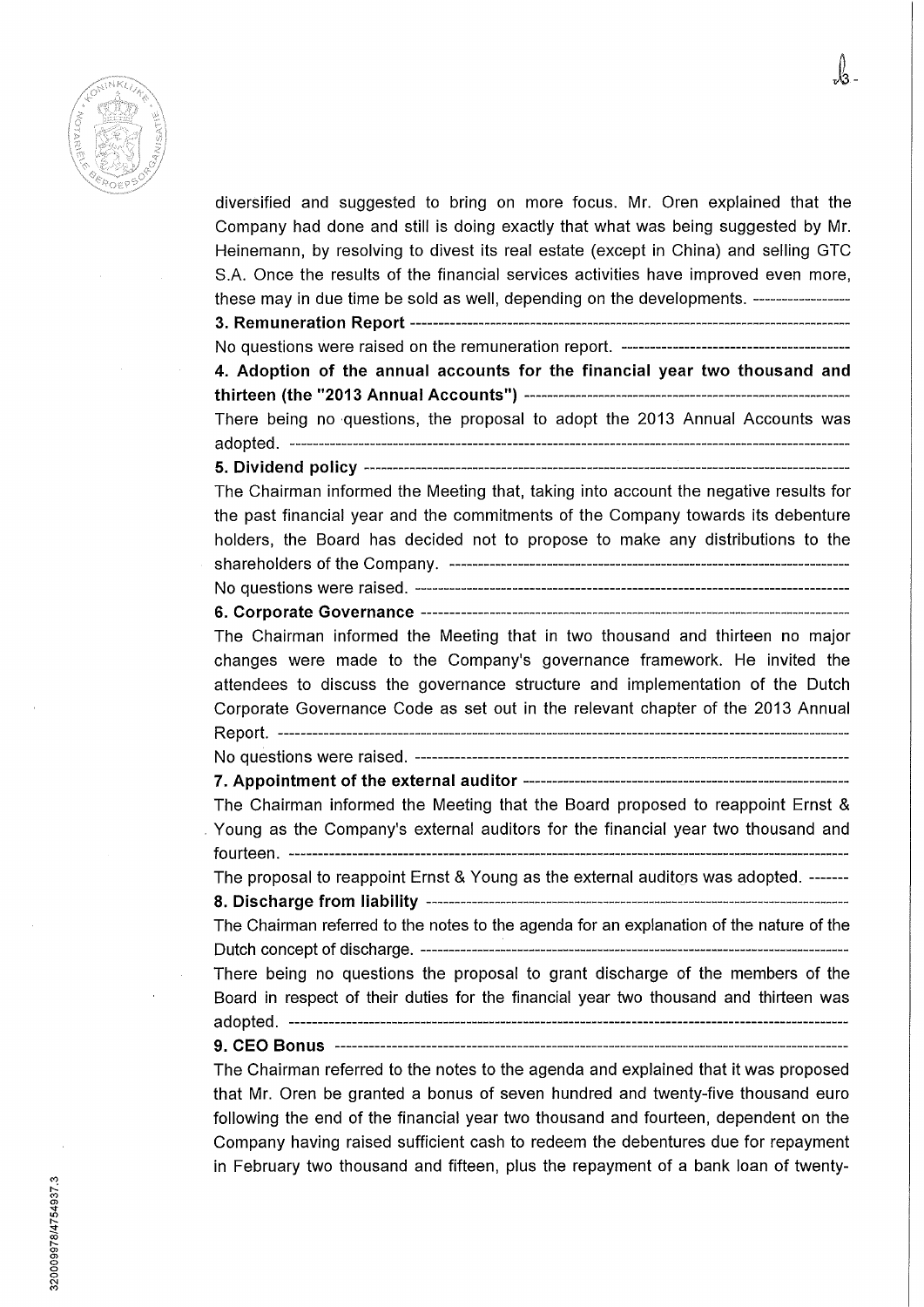

eight million euro due for repayment by the end of two thousand and fourteen, in total an estimate amount of one hundred and twenty-five million euro. Mr. Heinemann asked why the bonus was not proposed to be paid in shares in the Company, but in cash. The Chairman shortly gave the considerations of the Board proposing a cash amount. There being no further questions, the proposai to grant a bonus to the CEO was put to the vote and adopted. **10. Amendment of the Articles of Association** 

A technical change to the Articles of Association as set out in the notes to the agenda was proposed to be made, as well as a authorization to execute the deed of amendment.

There being no questions, the proposai to amend the Articles of Association of the Company and to grant authorization to execute the deed of amendment was put to the vote and adopted. **11. Authorization of the Board to resolve for the Company to acquire its own** 

**shares** 

The Chairman proposed to authorize the Board for a period of eighteen months as of the date of the Meeting, within the limits of the law and the Company's Articles of Association, to acquire shares in the Company's capital up to the Company and its subsidiaries holding ten per cent of the Company's capital, on the stock exehange or othenwise in return for payment, shares in the capital of the Company at a price lying between the par value of such shares and one hundred and ten percent of the market value, whereby market value has the meaning as indicated in the notes to the agenda for the Meeting.

There being no questions, the proposai to authorize the Board to repurchase shares in the capital of the Company was put to the vote and adopted. -----------------------------

**12. Any other business** 

The Chairman invited the attendants of the Meeting to raise other matters, if any. After answering a few technical questions, the Chairman thanked the attendants for their presence.

**13. Closing**  There being no further questions the Chairman closed the Meeting at eleven hours

and thirty minutes. In order to proof his approval of the minutes of the Meeting, the Chairman will sign this deed.

THIS DEED,

is executed in Amsterdam on the twenty-sixth day of August two thousand and fourteen.

After the substance of this deed, and thereupon an explanation, had been communicated to the Chairman, he declared that he had taken cognizance of its contents and was in agreement therewith and with its limited reading.